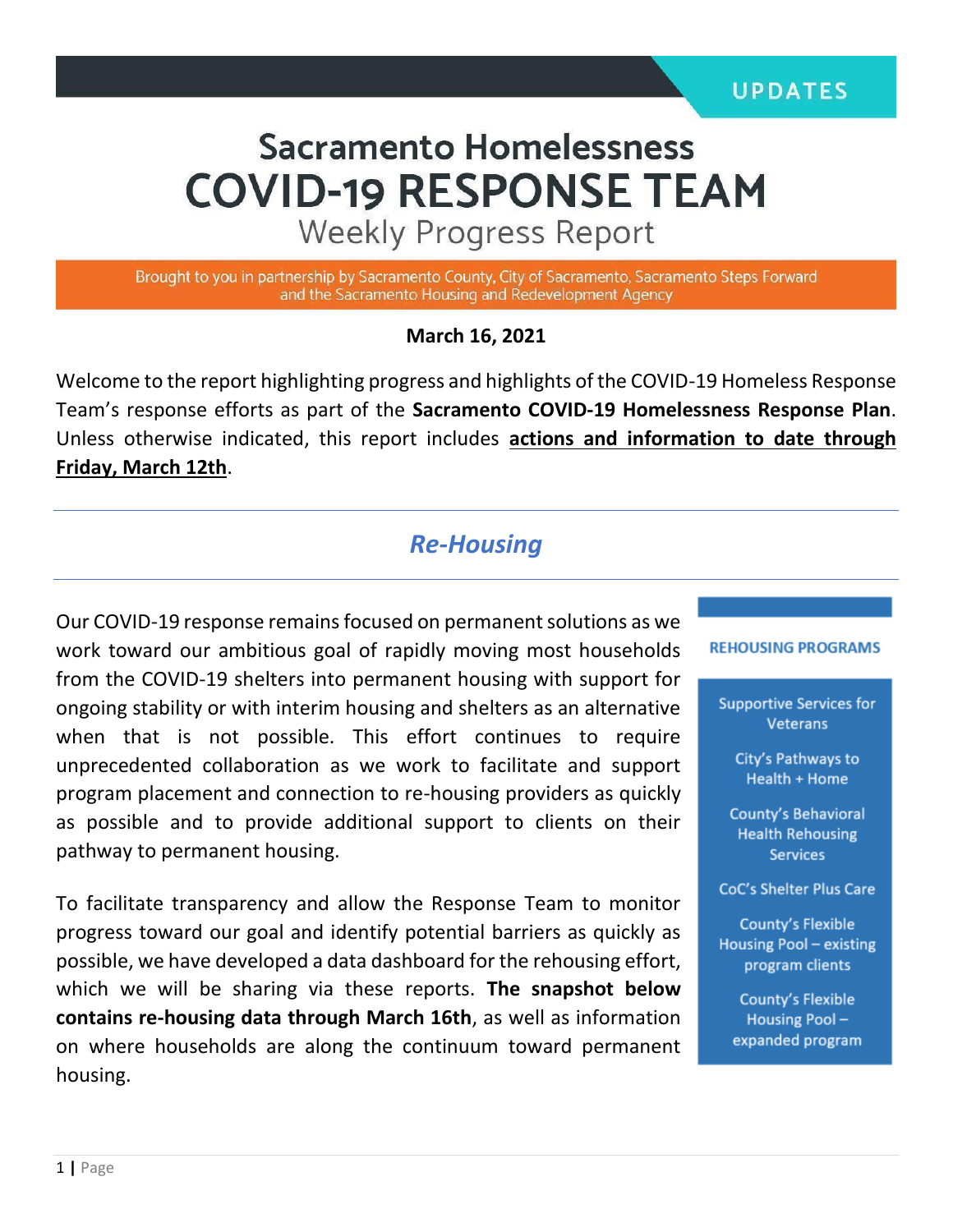### GOAL: 75% of the 595 eligible households are housed.



#### **Households Currently in Each Phase**

Click a bar to view clients that fall within that data set.



*"Preparing for Housing" includes critical steps such as collecting needed documentation or preparing other information necessary to establish eligibility for certain housing programs and resources or to increase the likelihood of successful applications for private market housing, among other things. Providers and navigators work directly with clients to support these activities.*

*"Other" indicates households who have exited to destinations other than permanent housing. This includes households who exited to unknown destinations or places not meant for human habitation, as well as institutional settings such as hospitals and treatment centers, but the majority of households in this category exited to emergency shelters with rehousing support.*

### **Re-housing Assistance into Existing Permanent Housing**

Shelter guests continue to work with re-housing programs or onsite navigators to identify and progress along pathways to permanent housing. Ongoing, regular case conferencing with rehousing providers continue, supporting providers to accelerate and monitor progress toward housing. Additionally, Program leads and providers convene on a bi-weekly basis to share progress and resources.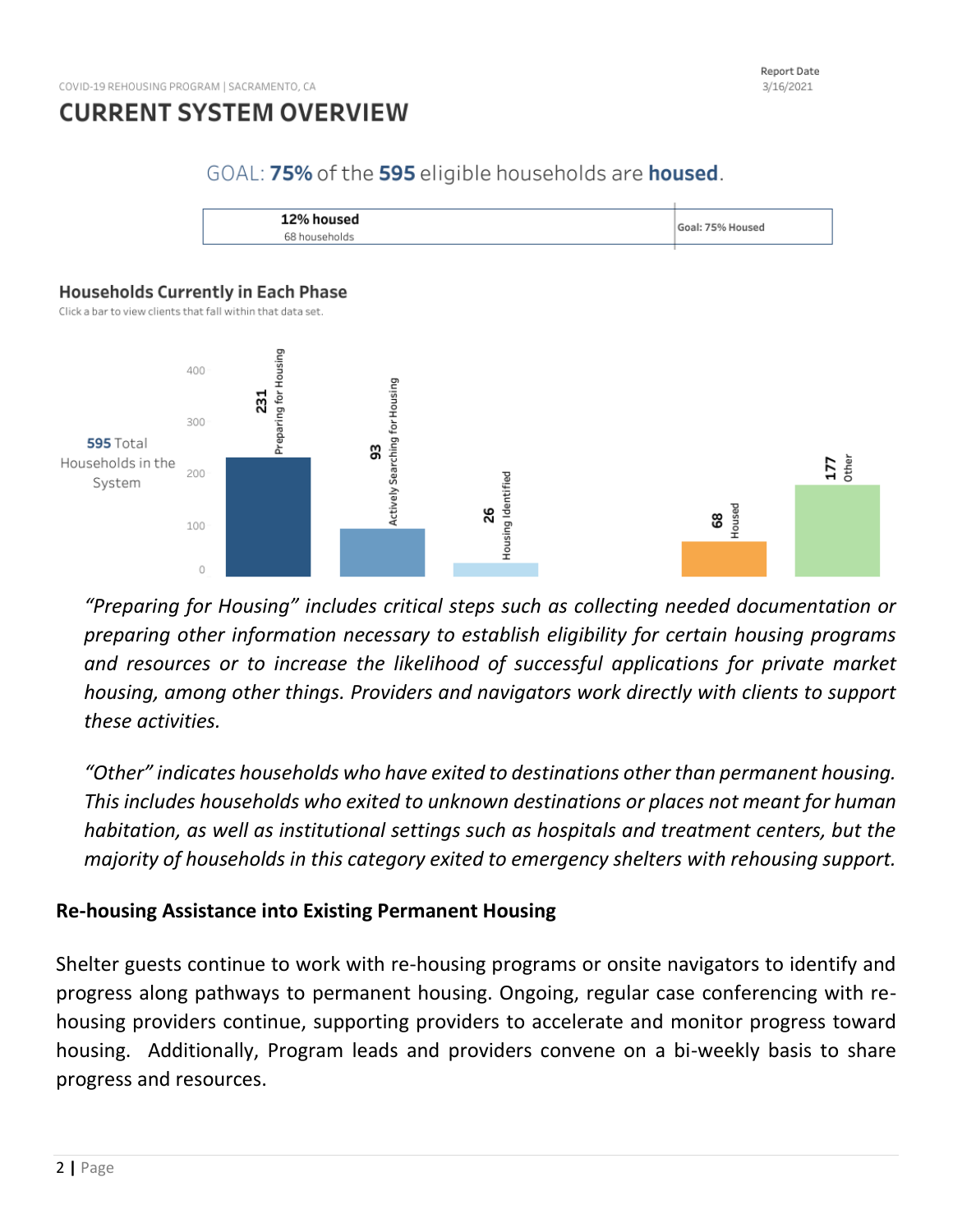The COVID-19 Homeless Response Team greatly appreciates the significant efforts of each of the re-housing program leads and providers, as well as partners who have shared information about available resources and demonstrated commitment to collaboration in support of the rehousing effort.

# *Isolation/Quarantine*

*As an emergency response to COVID-19, medically supported isolation care centers, and preventative quarantine care centers have been temporarily funded to provide safe places for people experiencing homelessness who are COVID+, symptomatic or otherwise highly vulnerable.*

## Medically Supported Isolation Units

Medically supported isolation is no longer housed in trailers at CalExpo, but the units that opened in preparation for the trailers' initial closure date remain open, and will continue to provide a safe place for people experiencing homelessness who are COVID+ to stay and receive medical supervision. The referral process remains unchanged.

### Preventative Quarantine Care Centers

The City and County have secured funding to allow continued operation of preventative quarantine care sites beyond the end of March. The current plan contemplates a ramp down of units from April through June.

The total number of rooms available currently and the number of individuals/households served since April 8th through March 12th are as follows:



*\*Total unduplicated individuals served since 4/8/20: 1,332.*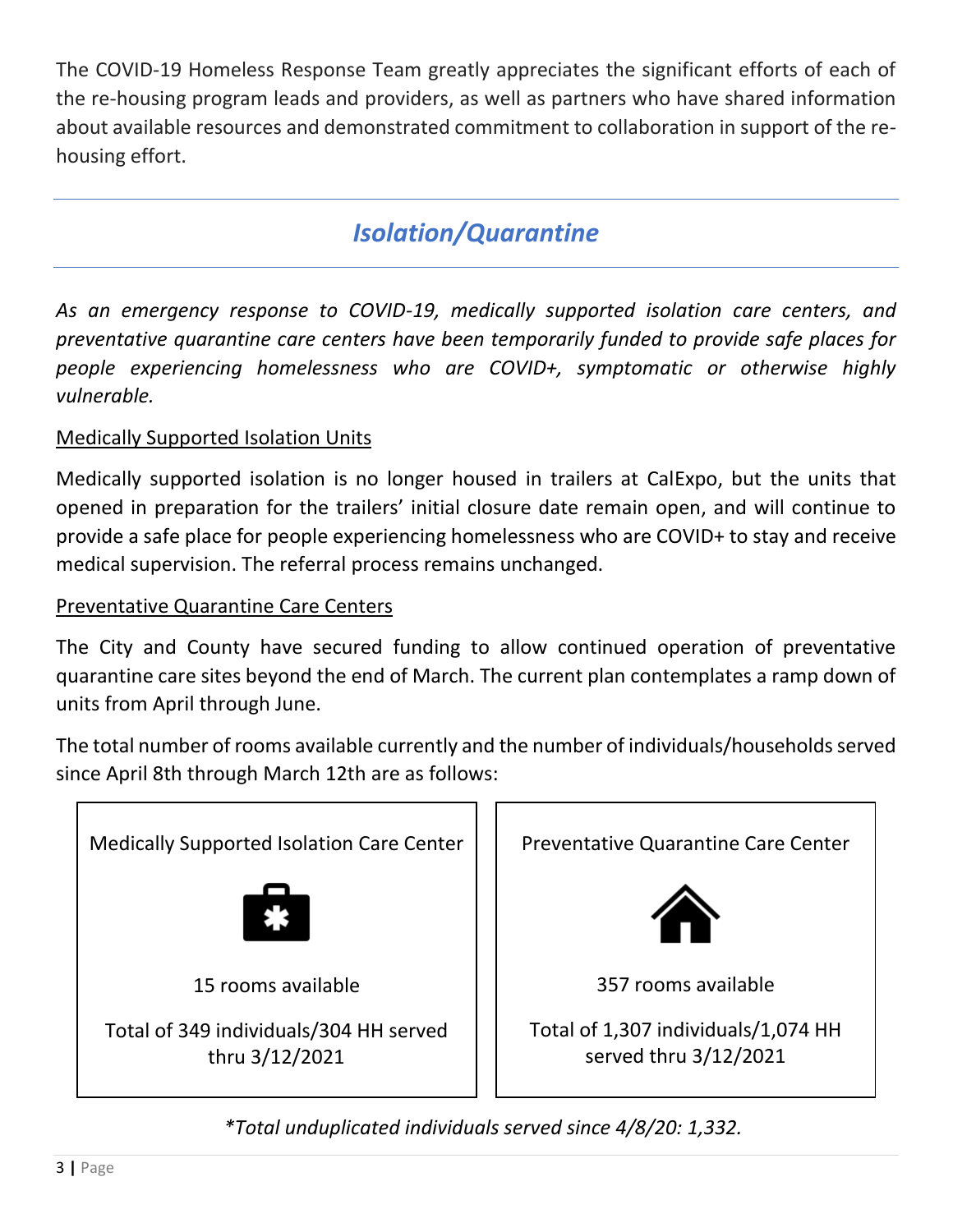# *COVID Vaccines and Testing*

### **Vaccine Planning and Distribution**

*County Public Health is leading the community's vaccine distribution efforts. We will continue to provide updated information about access to vaccines by people experiencing homelessness as it becomes available. Current information follows.*

County Public Health has requested all allocations to our community of the Johnson and Johnson single dose vaccine be reserved for persons experiencing homelessness. Public Health's current vaccine distribution plan for people experiencing homelessness prioritizes persons in shelter (including preventative quarantine motel sites) and once completed, unsheltered persons. The County expected to receive an initial allotment of the Johnson and Johnson vaccine on March 23rd, but unexpectedly received a delivery of doses and has begun administering the vaccine Monday the 15th at shelter sites. The County does not yet have information on the number or timing of additional doses that may follow. We expect to have details about the numbers of vaccines administered in the next newsletter.

### **Testing**

*County Public Health in partnership with medical partners continue with robust COVID-19 testing at shelters, encampments and isolation/quarantine care centers with the goal of being able to do widespread testing to ensure the health and safety of people experiencing homelessness. The numbers in the table below are cumulative through Friday, Feb. 26, 2021. Testing has continued in March and we expect to have more updated numbers in the next update.*

| <b>Testing Locations</b>       | <b>Lead Testing</b><br>Partner*       | # Tests<br><b>Administered</b> | <b>Positive</b><br><b>Results</b> | <b>Negative</b><br><b>Results</b> | <b>Pending</b><br><b>Tests</b> |
|--------------------------------|---------------------------------------|--------------------------------|-----------------------------------|-----------------------------------|--------------------------------|
| Shelters                       | Elica Health                          | 1,913                          | 17                                | 1,896                             | 0                              |
| Encampments                    | Joan Viteri<br><b>Memorial Clinic</b> | 946                            |                                   | 945                               | 0                              |
| <b>Quarantine Care Centers</b> | <b>DHS Medical Staff</b>              | 2,706                          | 24                                | 2,682                             | 0                              |
| Loaves and Fishes              | <b>DHS Medical Staff</b>              | 1,342                          | 15                                | 1,327                             | 0                              |
| <b>TOTAL TESTS</b>             |                                       | 6,907                          | 57                                | 6,850                             | 0                              |

*\*Tests for specific testing locations may be administered by lead testing partner or by another partner.*